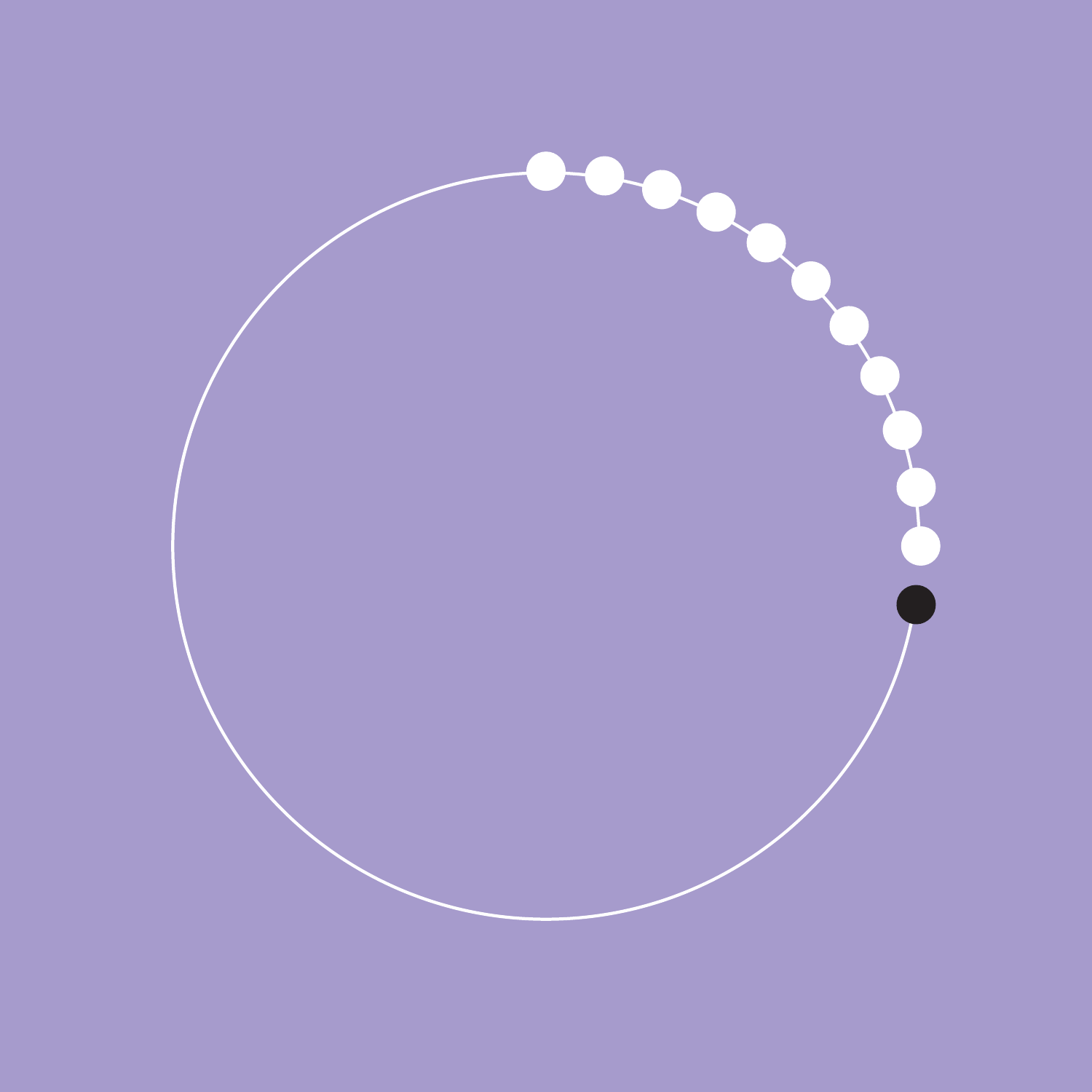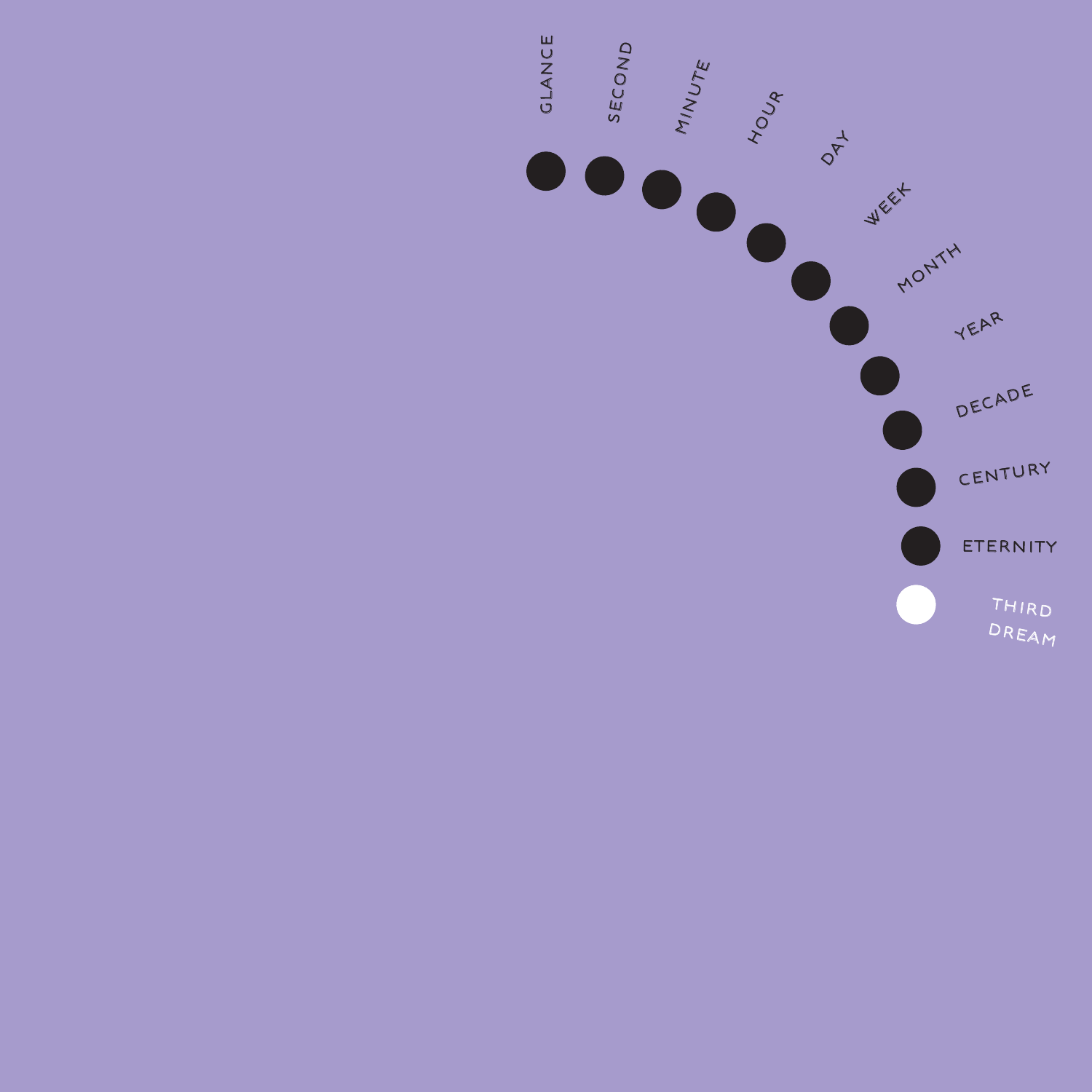$\cdot$  .  $\cdot$  .  $\cdot$ 

# 

### Space –Time Labyrinth

cover art by Elisabeth Kopf ' Baustelle, assistance Anna Kasnyik & Marian Waibl Metaphor 090709 font design by Johannes Lang printing by Rema Print, binding by Polehnia, stainless steel balls by Nanoball

CD 2 Third Dream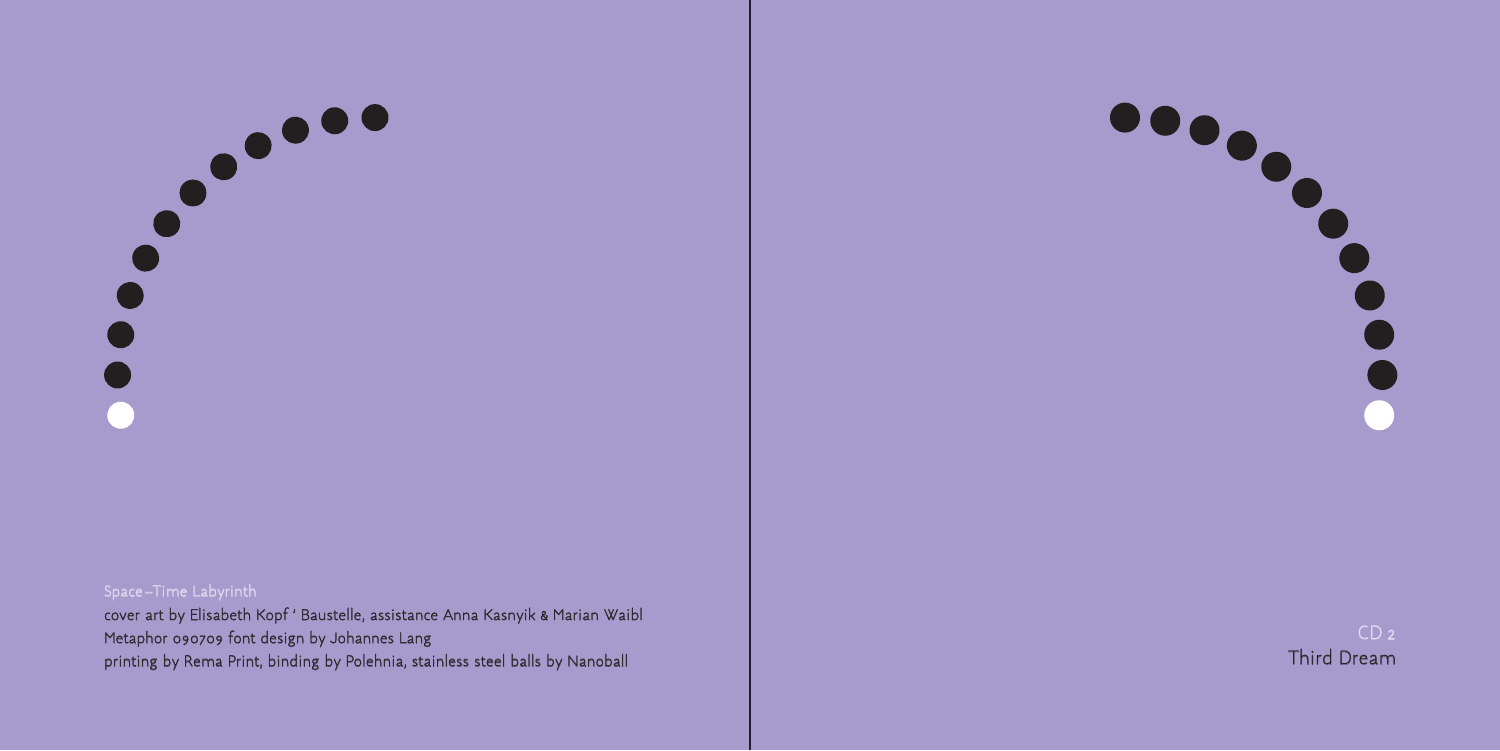......

1 A tender GLANCE 5:15 Solo by Harry Sokal

2 A silent second 6:15 Solos by Joris Roelofs & Ivana Pristasova

3 MINUTEs of dreams 5:09 ›A Dream � Dreams‹ lyrics by Edgar Allan Poe Solos by Thomas Fischer & Corin Curschellas

4 Caged in enigmatic HOURs 5:47 Solos by Ingrid Oberkanins & Harry Sokal

5 Suddenly: DAYlight of a night flower 4:30 Solo by Juraj Bartos

> 6 Burning more than a WEEK 6:17 Solo by Flip Philipp

- Legends of time, beyond any one MONTH 4:08 ›La Leyenda del Tiempo‹ lyrics by Garcia Lorca Solos by Vasile Marin & Corin Curschellas
- 8 Waiting for a YEAR of passion 6:14 Solos by Juraj Bartos & Hubert Kerschbaumer
- 9 After DECADEs of doubts 5:02 Solo by Harry Sokal
- 10 Adieux, lost CENTURY 5:20 ›Adieux‹ lyrics by Alfred de Musset Solos by Thomas Frey & Corin Curschellas
- 11 Attaining ETERNITY 5:37 Solos by Joris Roelofs � Michael Williams
- 12 Just kind of a THIRD DREAM 6:25 Solos by Ingrid Oberkanins & Harry Sokal

Total 65:58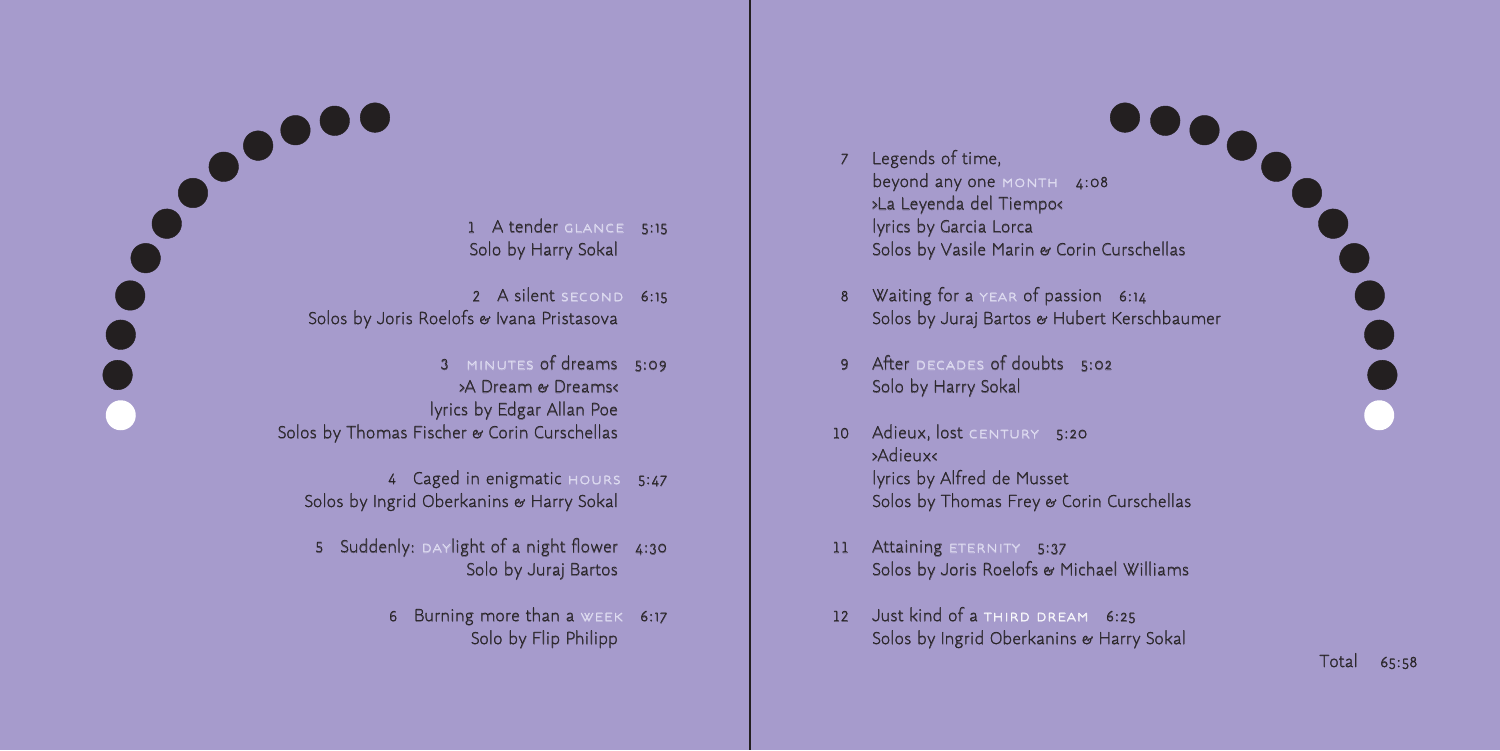**Credits** 

all titles composed and arranged by mathias rüegg / SUISA

recorded by Martin Ruch on Mai 17th 2009 at Schloss Elmau

Solos of Juraj Bartos recorded on July 8th 2009 at Clipwerk, Vienna www.clipwerk.com

Solos of Harry Sokal recorded on July 21st 2009 at Porgy � Bess, Vienna www.porgy.at

 $\cdot$  .  $\cdot$ 

edited by Martin Ruch at Weltschall Studio B, Berlin www.weltschall.ch

mixed by Martin Ruch � mathias rüegg July 16th till 19th 2009 at Studio P4, Berlin Funkhaus www.studiop4.de

mastered by Ingo Krauss at Candybomber Studio, Berlin Tempelhof www.candybomber-studio.com

produced by mathias rüegg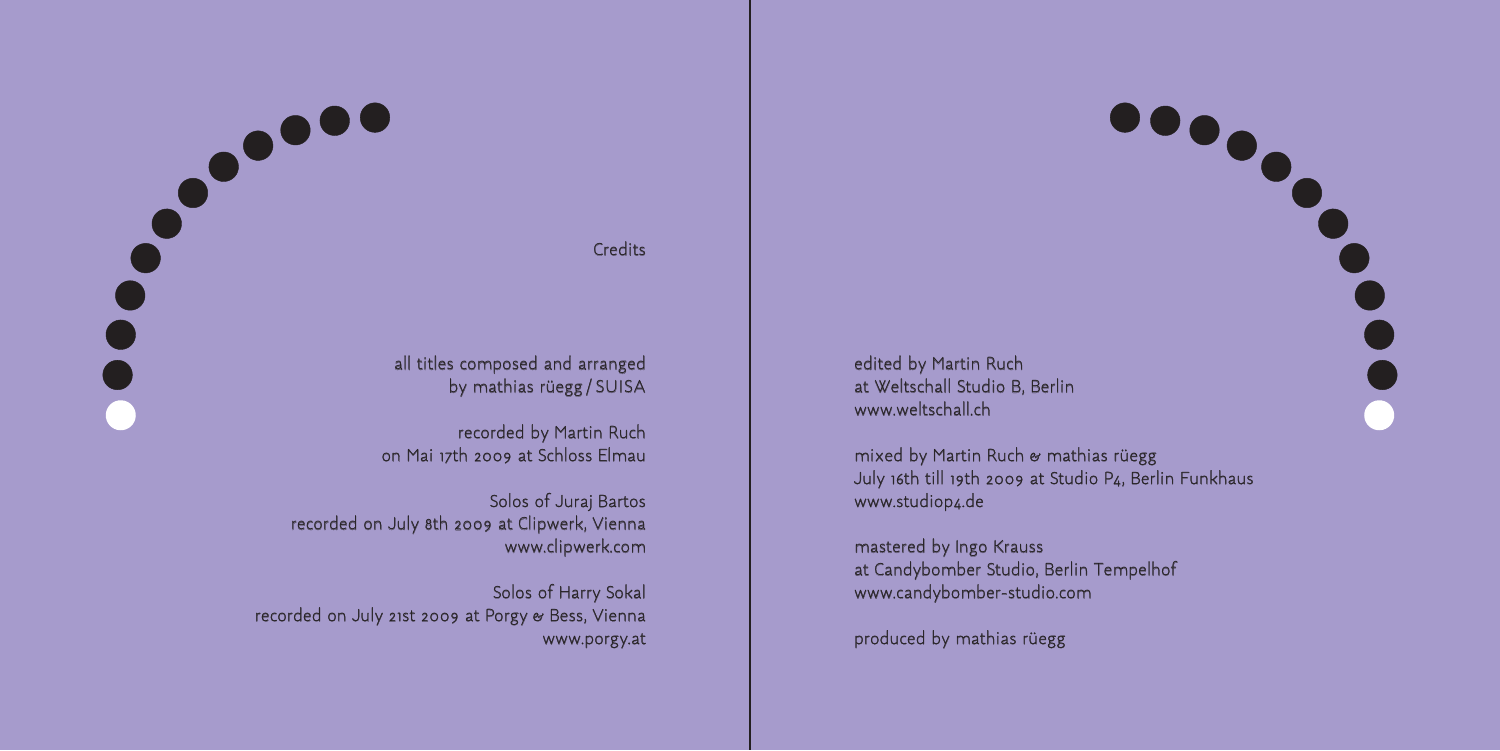# Edgar Allan Poe 1809 – 1849

## A Dream

In visions of the dark night I have dreamed of joy departed-But a waking dream of life and light Hath left me broken-hearted.

Ah! what is not a dream by day To him whose eyes are cast On things around him with a ray Turned back upon the past?

That holy dream- that holy dream, While all the world were chiding, Hath cheered me as a lovely beam A lonely spirit guiding.

What though that light, thro' storm and night, So trembled from afar-What could there be more purely bright In Truth's day-star?

### Refrain

I have been happy, tho' in a dream. I have been happy- and I love the theme: Dreams! in their vivid coloring of life, As in that fleeting, shadowy, misty strife Of semblance with reality, which brings To the delirious eye, more lovely things Of Paradise and Love- and all our own! Than young Hope in his sunniest hour hath known.

 $\cdots$ 

The refrain is taken from Edgar Allan Poe's poem ›Dreams‹. We took the liberty to combine the two poems for this song.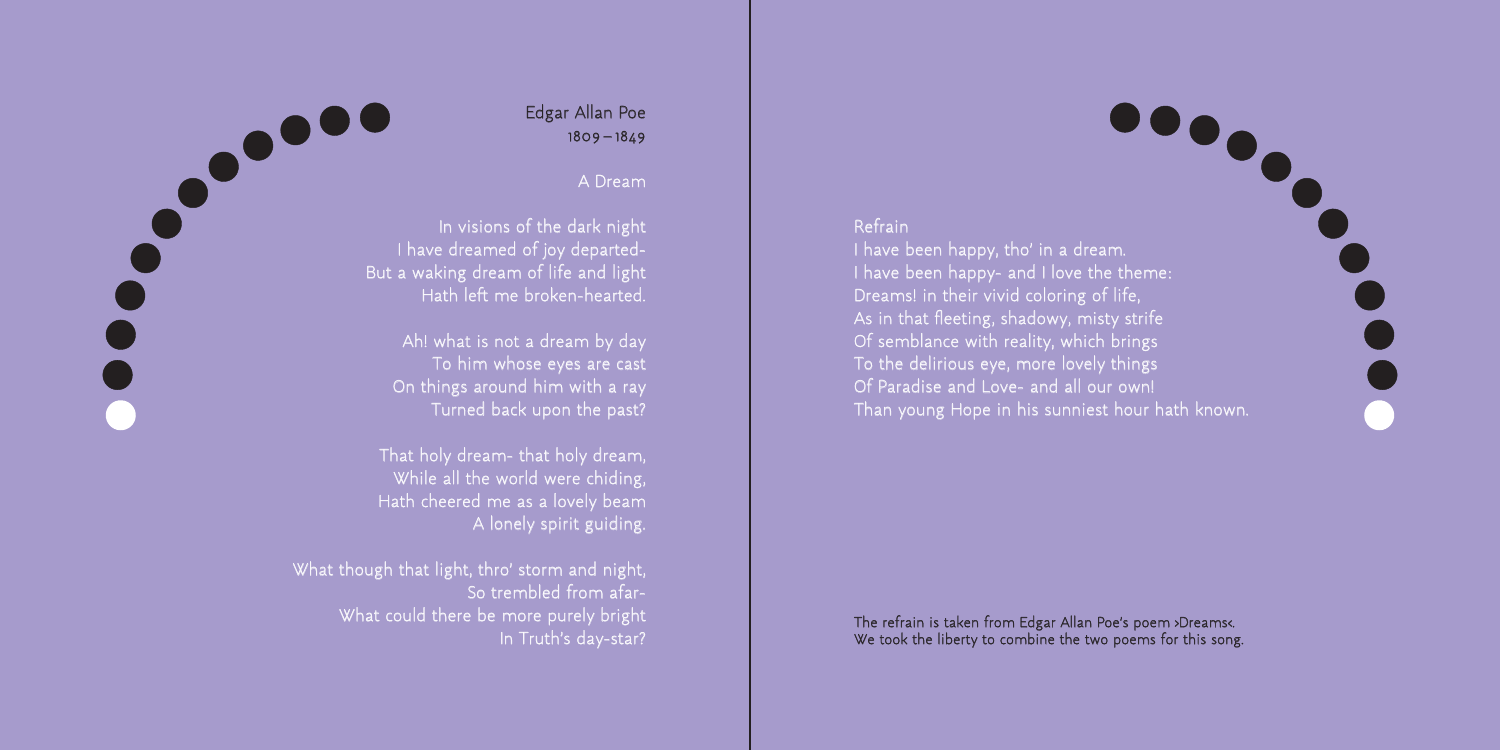# Garcia Lorca 1889 – 1936

# La leyenda del tiempo

El sueño va sobre el tiempo flotando como un velero. Nadie puede abrir semillas en el corazón del sueño.

(¡ Ay, cómo canta el alba, cómo canta! ¡ Qué témpanos de hielo azul levanta!)

> El tiempo va sobre el sueño hundido hasta los cabellos. Ayer y mañana comen oscuras flores de duelo.

(¡ Ay, cómo canta la noche, cómo canta! ¡ Qué espesura de anémonas levanta!) Sobre la misma columna, abrazados sueño y tiempo, cruza el gemido del niño, la lengua rota del viejo.

(¡ Ay, cómo canta el alba, cómo canta! ¡ Qué espesura de anémonas levanta!)

Y si el sueño finge muros en la llanura del tiempo, el tiempo le hace creer que nace en aquel momento.

(¡ Ay, cómo canta la noche, cómo canta! ¡ Qué témpanos de hielo azul levanta!)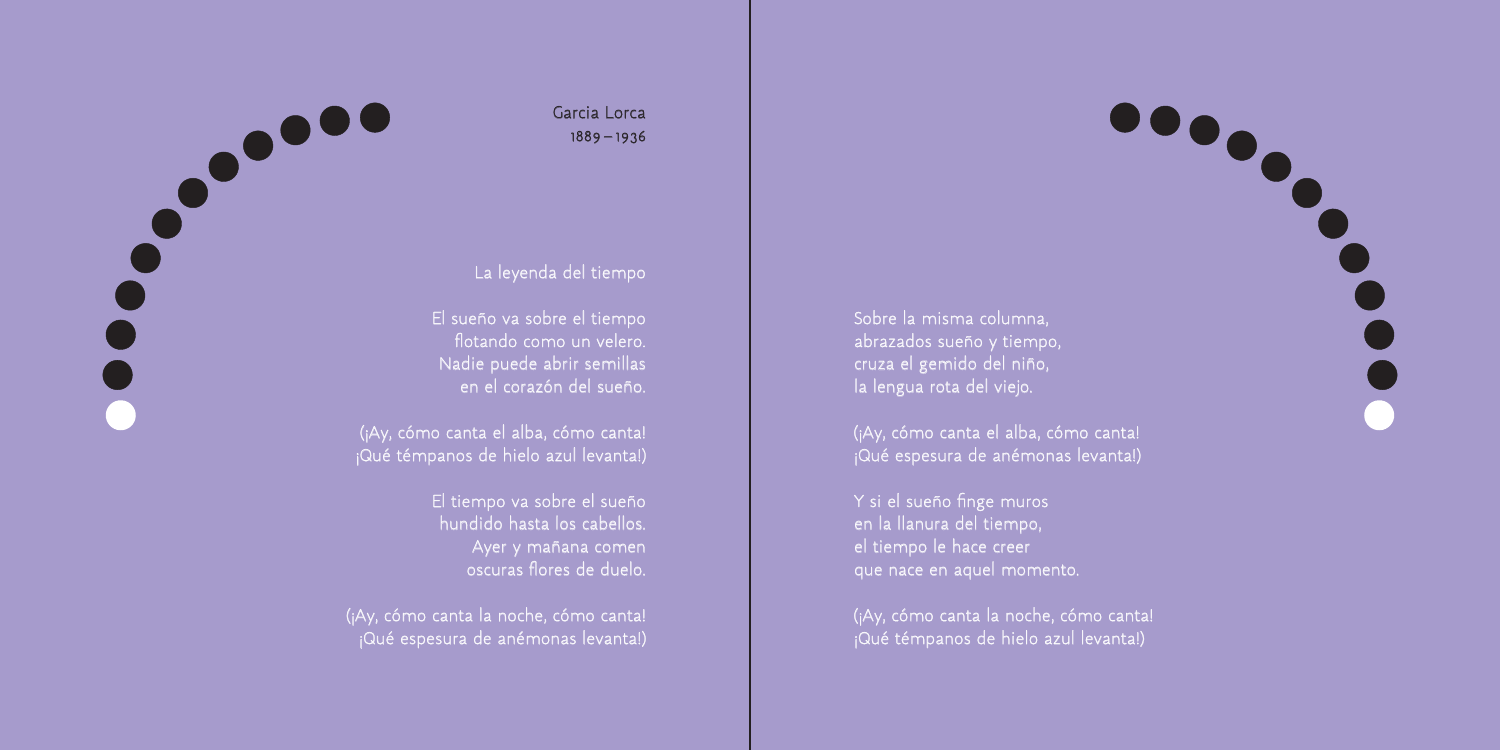

# Alfred de Musset 1810– 1857

Lettre à George Sand

# Adieux!

Adieu ! je crois qu'en cette vie Je ne te reverrai jamais. Dieu passe, il t'appelle et m'oublie ; En te perdant je sens que je t'aimais. Pas de pleurs, pas de plainte vaine. Je sais respecter l'avenir. Vienne la voile qui t'emmène, En souriant je la verrai partir. Tu t'en vas pleine d'espérance, Avec orgueil tu reviendras ; Mais ceux qui vont souffrir de ton absence, Tu ne les reconnaîtras pas. Adieu ! tu vas faire un beau rêve Et t'enivrer d'un plaisir dangereux ; <u>Sur ton chemin l'étoile qui se lève</u> Longtemps encor éblouira tes yeux. Un jour tu sentiras peut-être Le prix d'un coeur qui nous comprend, Le bien qu'on trouve à le connaître, Et ce qu'on souffre en le perdant.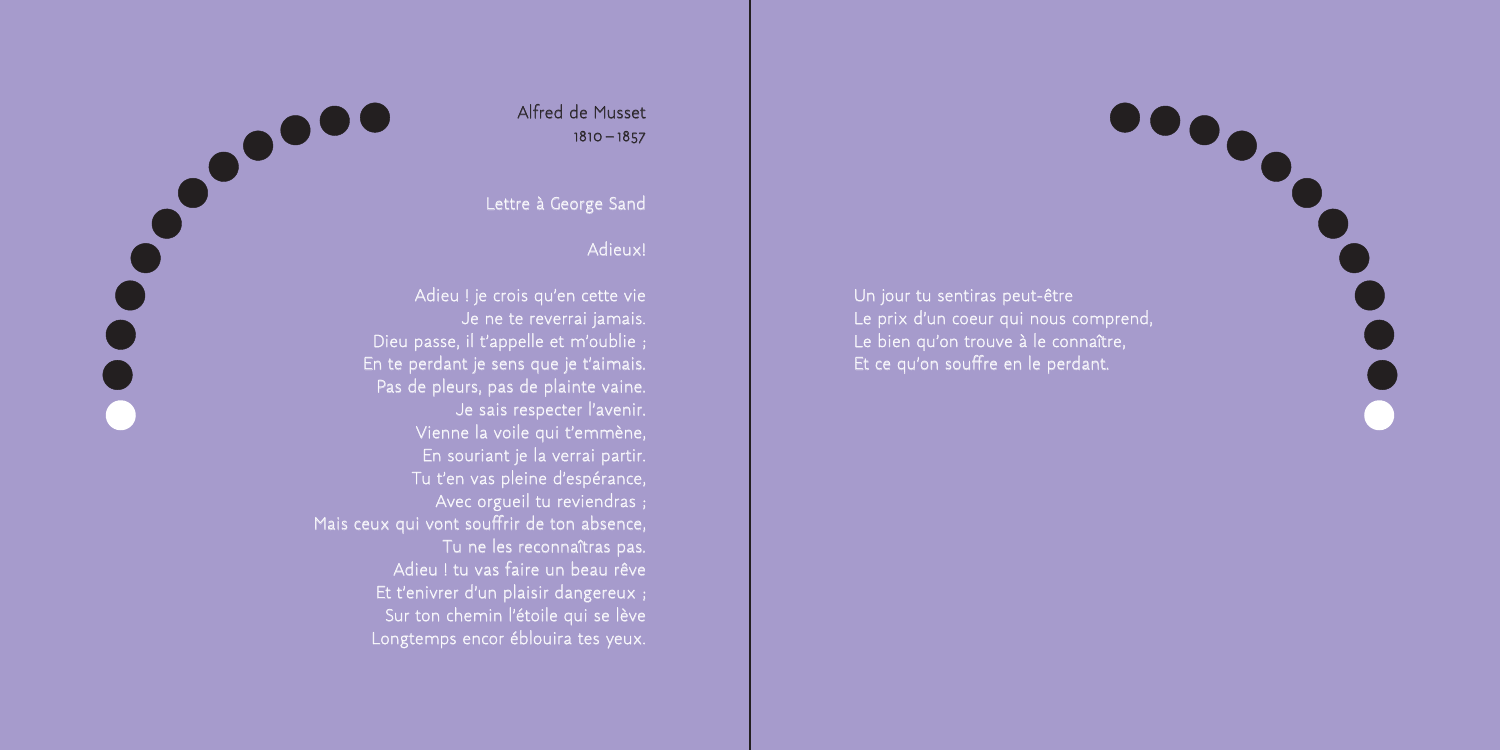......

Woodwinds Flute Thomas Frey Oboe Vasile Marian Clarinet Hubert Kerschbaumer Bassoon Matthias Kronsteiner Brass Trumpet Aneel Soomary French horn Thomas Fischer Trombone Dominik Stöger Strings Violin I Joanna Lewis Violin II Ivana Pristasova Viola Andrew Jezek Violoncello Michael Williams

 Rhythm section Bass Ernst Weissensteiner Piano Johanna Gröbner Vibraphon, perc Flip Philipp Percussion Ingrid Oberkanins Jazz Soloists Trumpet Juraj Bartos Saxes Harry Sokal Clarinet, alto sax Joris Roelofs Voice Corin Curschellas

mathias rüegg composer � leader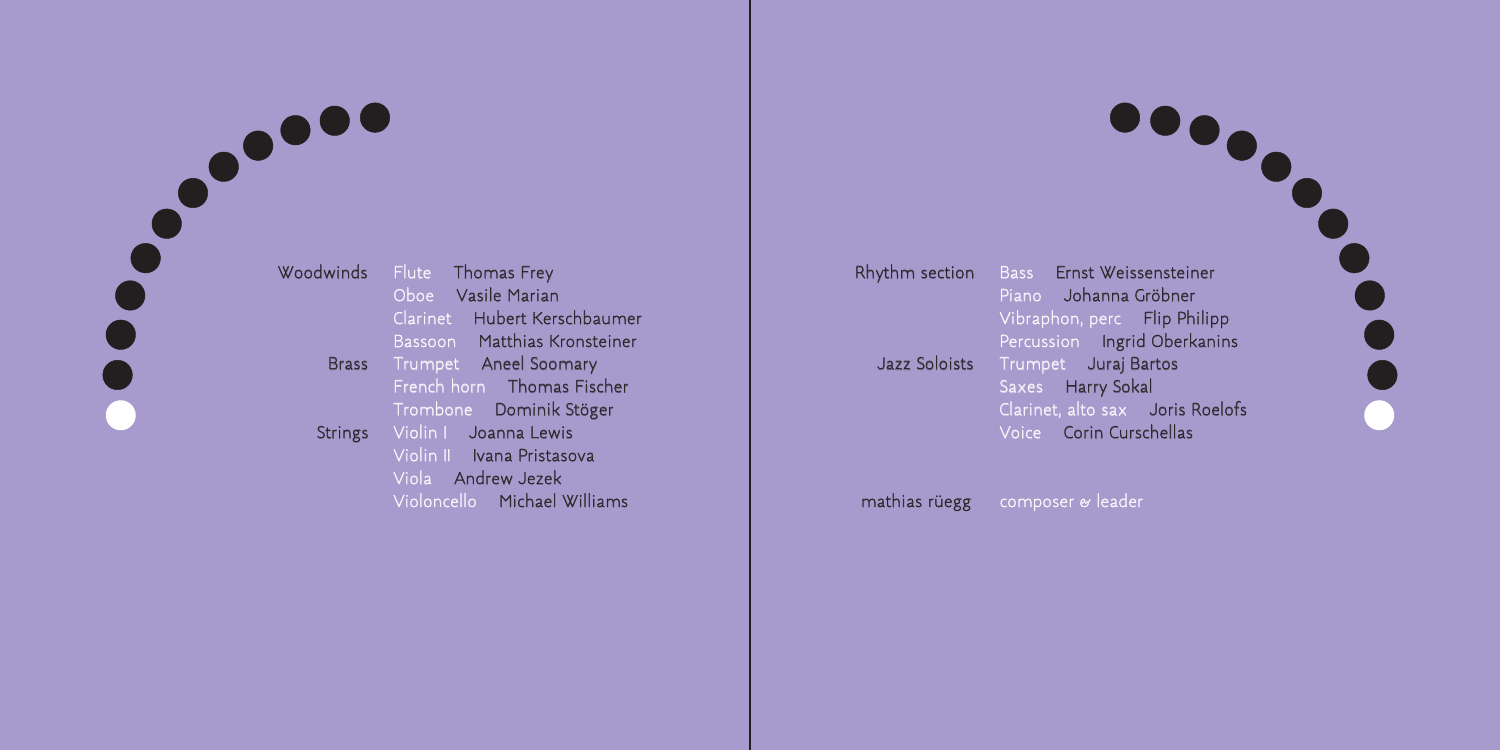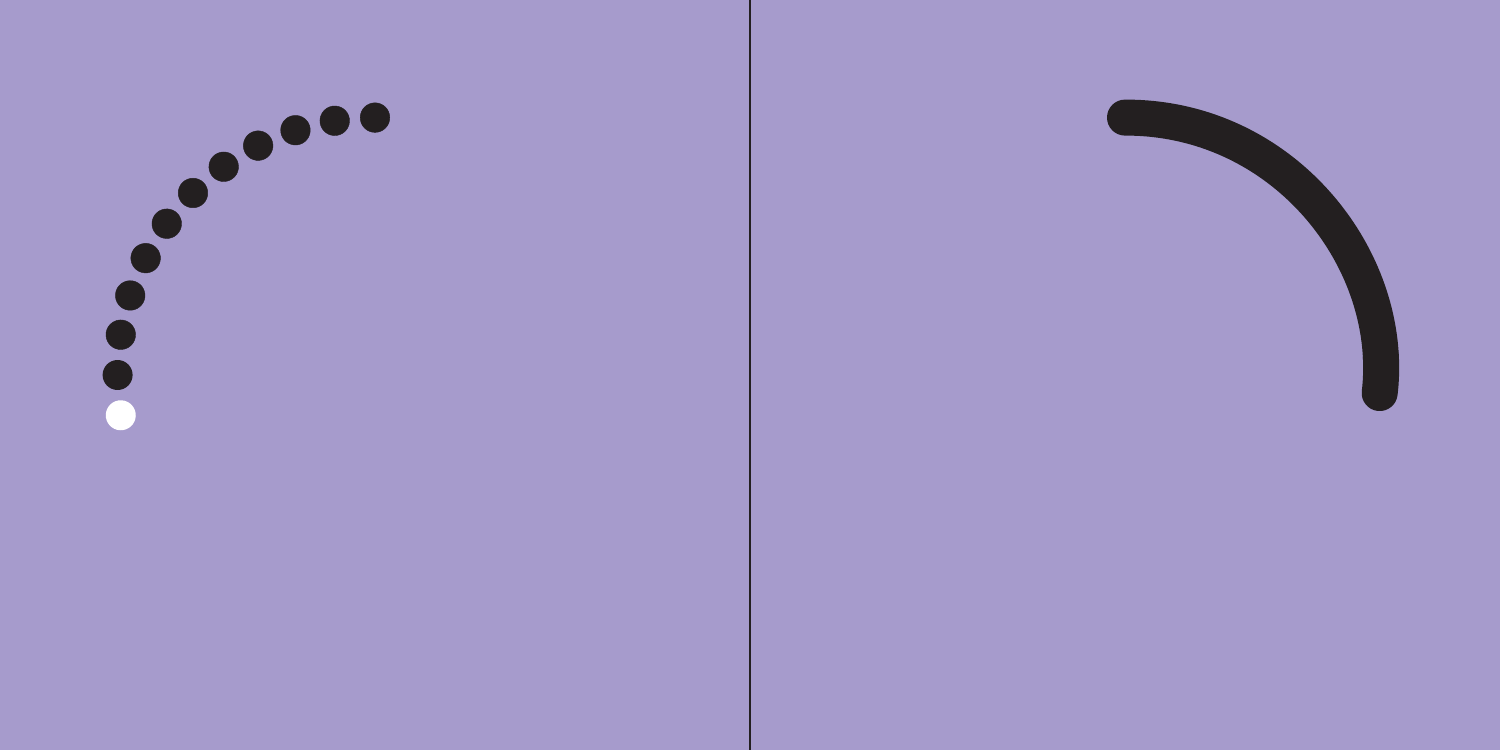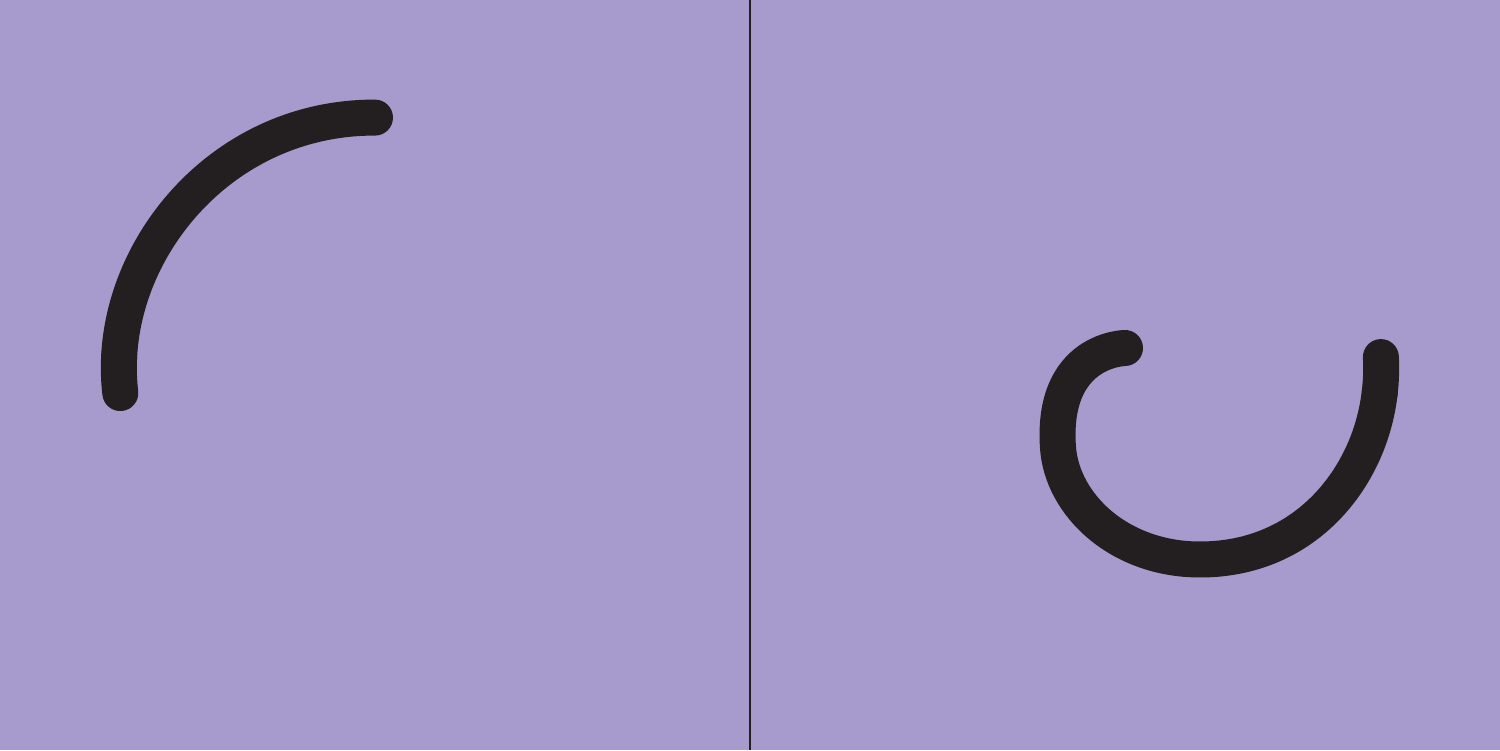